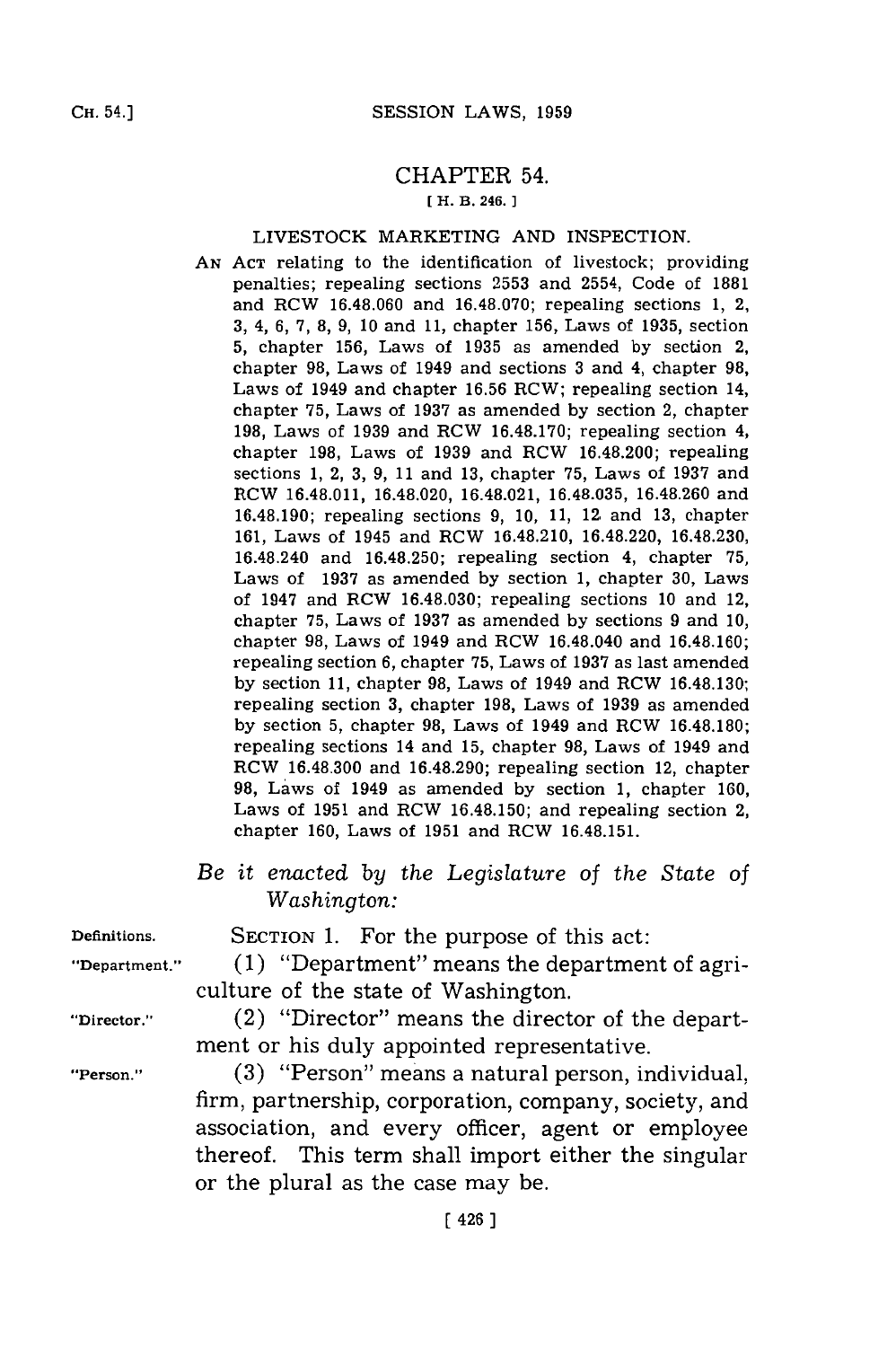**(CH.** 54.

(4) "Livestock" includes, but is not limited to, **'Livestock."** horses, mules, cattle, Sheep, swine, goats, poultry and rabbits.

**(5)** "Brand" means a permanent fire brand or **"'Brand."** any artificial mark approved **by** the director to be used in conjunction with a brand or **by** itself.

**(6)** "Production record brand" means a number **"Production** brand which shall be used for production identifica- **brand."** tion purposes only.

(7) "Brand inspection" means the examination "Brand inof livestock or livestock hides for brands or any means of identifying livestock or livestock hides and/or the application of any artificial identification such as back tags or ear clips necessary to preserve the identity of the livestock or livestock hides examined.

SEC. 2. The director shall be the recorder of **Recording brands--Fee.** livestock brands and such brands shall not be recorded elsewhere in this state. Any person desiring to register a livestock brand shall apply on a form prescribed **by** the director. Such application shall be accompanied **by** a facsimile of the brand applied for and a three dollar recording fee. The director shall, upon his satisfaction that the application meets the requirements of this act and/or rules and regulations adopted hereunder, record such brand.

SEC. 3. The director shall not record tattoo not recordbrands or marks for any purpose subsequent to the **able.** enactment of this act. However, all tattoo brands and marks of record on the date of the enactment of this act shall be recognized as legal ownership brands or marks.

**SEC.** 4. The director may provide for the use of **Production** production record brands. Numbers **for** such brands **brands.** shall be issued at the discretion of the director and shall be placed on livestock on a location prescribed **by** the director.

**record**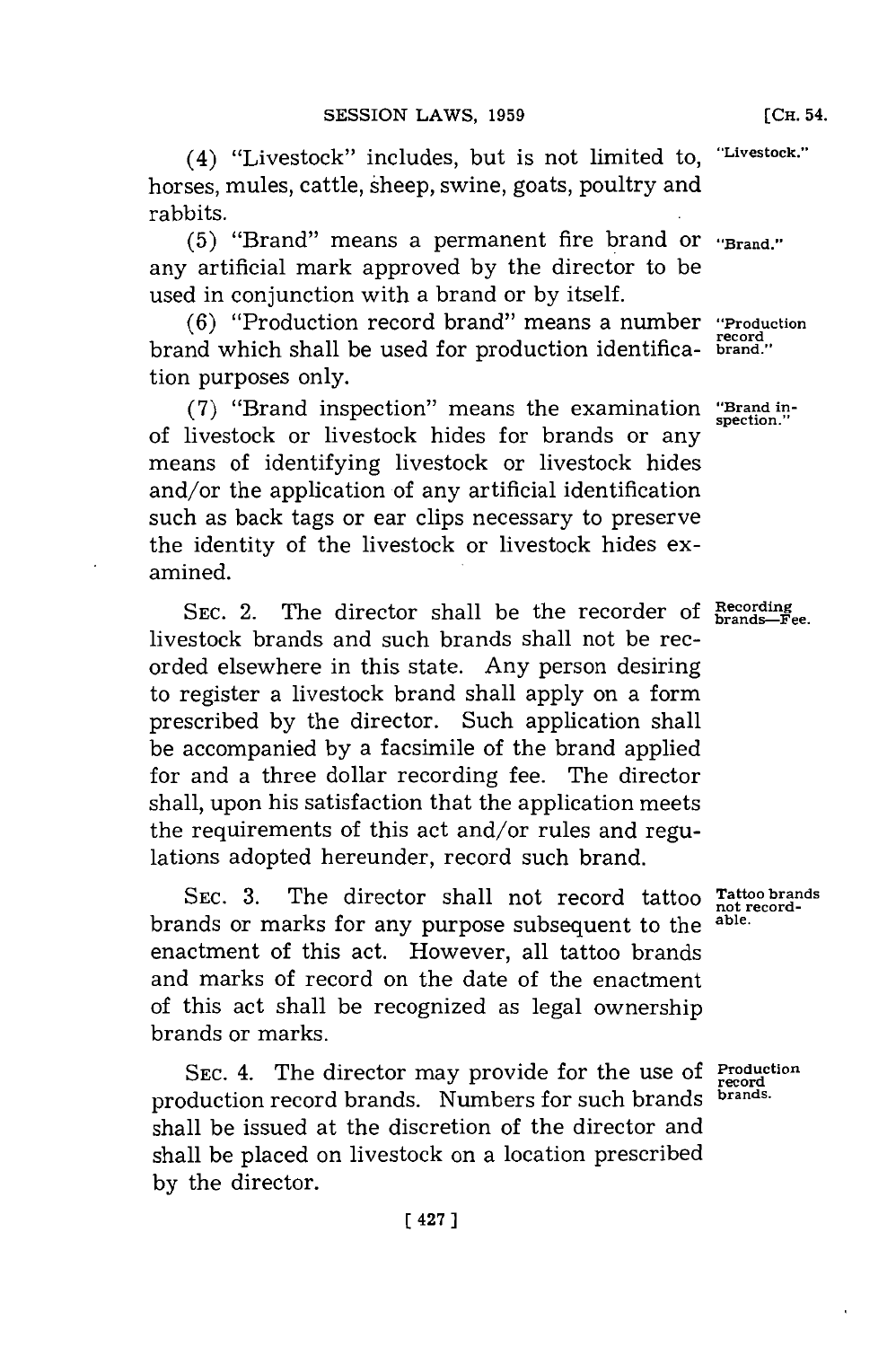**mined.**

**Brand renewal-Fee.**

Prohibited SEC. 5. No person shall place a brand on livestock for any purpose unless such brand is recorded in his name.

Certain iden-<br> **Certain iden-** SEC. 6. No brand shall be recorded for ownership<br>
prohibited. Purposes which will be applied in the same location purposes which will be applied in the same location and is similar or identical to a brand used or reserved for ownership or health purposes **by** a governmental agency or the agent of such an agency.

Conflicting SEC. 7. The director shall determine conflicting claims deterclaims between applicants to a brand, and in so doing shall consider the priority of applicants.

> SEC. 8. The director shall, on or before the first day of September **1960,** and every five years thereafter, notify **by** letter the owners of brands then of record, that on the payment of two dollars and application of renewal, the director shall issue a renewal receipt granting the brand owner exclusive ownership and use of such brand for another five year period. Failure of the registered owner to pay the renewal fee within six months shall cause the director to notify the registered owner **by** registered mail at his last known address. The failure of the registered owner to pay the renewal fee within three months after notification **by** registered mail shall cause such owner's brand to become a part of the public domain.

**Brand as Instruments affecting title, recorded.**

**SEC. 9. A** brand is the personal property of the owner of record. Any instrument affecting the title of such brand shall be acknowledged in the presence of the recorded owner and a notary public. The director shall record such instrument upon presentation and payment of one dollar recording fee. Such recording shall be constructive notice to all the world of the existence and conditions affecting the title to such brand. **A** copy of all records concerning the brand, certified **by** the director, shall be received in evidence to all intent and purposes as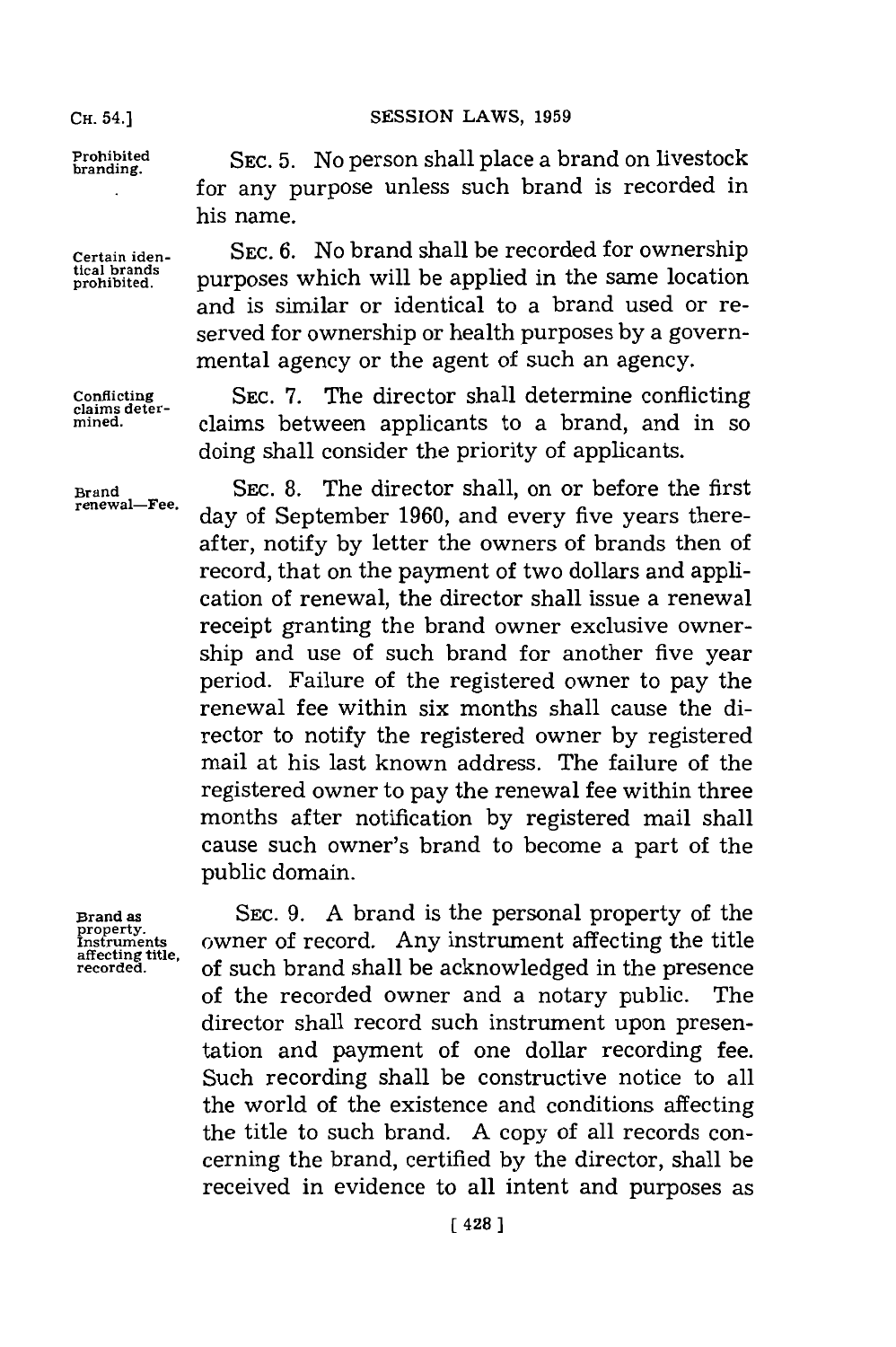the original instrument. The director shall not be personally liable for failure of his agents to properly record such instrument.

SEC. 10. The right to use a brand shall be evi- **Evidence of** right to use. denced by the original certificate issued by the director showing that the brand is of present record or a certified copy of the record of such brand showing that it is of present record. **A** healed brand of record on livestock shall be prima facie evidence that the recorded owner of such brand has legal title to such livestock and is entitled to its possession.

SEC. 11. No brand shall be placed on livestock **Brand size.** that is not permanent in nature and of a size that is **permanency.** not readily visible. The director, in order to assure that brands are readily visible, may prescribe the size of branding irons to be used for ownership brands.

SEC. 12. No person shall remove or alter a brand Altering<br>of record on livestock without first having secured *misdemeanor* the written permission of the director. Violation of this section shall be a gross misdemeanor.

**SEC. 13.** The director shall not record a brand **Identical** bec. 10. The uncetor share not record a brand brands not to<br>that is identical to a brand of present record; nor a **be recorded**. brand so similar to a brand of present record that it will be difficult to distinguish between such brands when applied to livestock.

SEC. 14. The owner of a brand of record may certified procure from the director a certified copy of the **brand**. record of his brand upon payment of one dollar.

SEC. 15. The director shall publish a book to be **Brand book**. known as the "Washington State Brand Book," showing all the brands of record. Such book shall contain the name and address of the owners of brands of record and a copy of the brand laws and regulations. Supplements to such brand book showing newly recorded brands, amendments or newly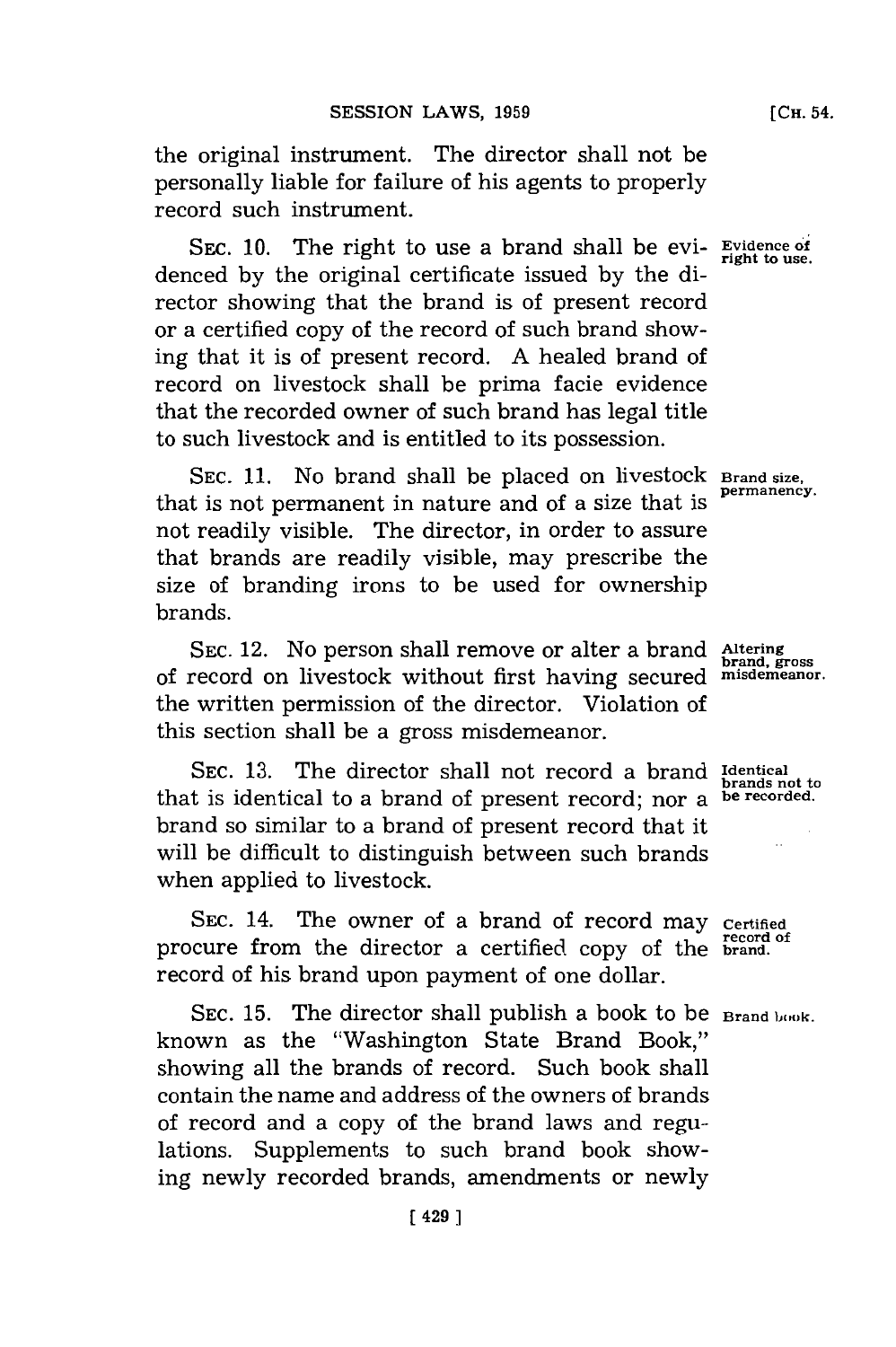adopted regulations, shall be published biennially, or prior thereto at the discretion of the director.

Brand SEC. 16. (1) The director shall provide for brand inspection at public stockyards, public livestock markets and wherever necessary to enforce the provisions of this act.

> (2) The director may provide for brand inspection at all slaughterhouses and brand inspect livestock being slaughtered therein.

> **(3)** The director may designate points where he will carry on brand inspection and such livestock as shall require brand inspection shall be made available for inspection at such designated points.

Right of entry, SEC. 17. The director may enter at any reason-examination. able time any slaughterhouse or public livestock market to make an examination of the brands on livestock or hides, and may enter at any reasonable time an establishment where hides are held to examine them **for** brands. The director may enter any of these premises at any reasonable time to examine all books and records required **by** law in matters relating to brand inspection or other methods of livestock identification.

**Search SEC. 18. Should the director be denied access**<br> **Warrants authorized.** to any premises or establishment where such access was sought for the purposes set forth in section **17,** he may apply to any court of competent jurisdiction for a search warrant authorizing access to such premises or establishment for said purposes. The court may upon such application, issue the search warrant **for** the purposes requested.

**Mandatory SEC. 19.** Except as otherwise provided in this act, **brand inspec- tion, when,** livestock shall be brand inspected in each of the following instances:

**(1)** Prior to transportation out of the state.

(2) Prior to release or sale from a public stockyard or a public or private sales market.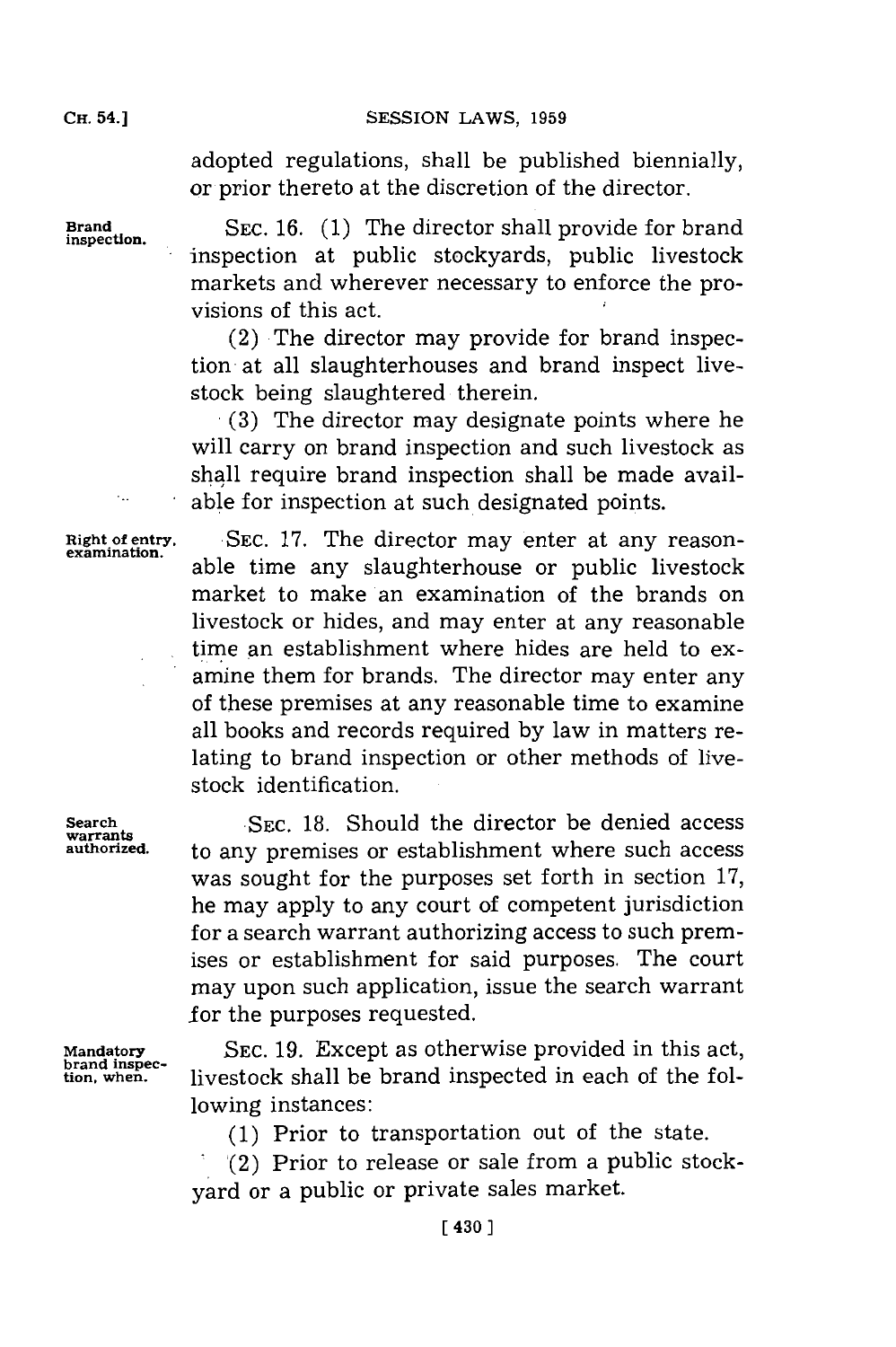**(3)** Prior to sale or release from a posted stockyard or posted salesyard.

**SEC.** 20. Any owner or his agent shall make the brand or brands on livestock being brand inspected readily visible and shall cooperate with the director to carry out such brand inspection in a safe and expeditious manner.

SEC. 21. The director shall have authority to ar- Arrest without rest any person without warrant anywhere in the thorized. state found in the act of, or whom he has reason to believe is guilty of, driving, holding, selling or slaughtering stolen livestock. Any such person arrested **by** the director shall be turned over to the sheriff of the county where the arrest was made, as quickly as possible.

SEC. 22. The director shall cause a charge to be charge for made for all brand inspection required under this act tion. and/or rules and regulations adopted hereunder. Such charge shall be paid to the department **by** the owner or person in possession of such livestock at the time of brand inspection and shall be a lien on the livestock or hides brand inspected until such charge is paid. Such charge shall be no greater than twenty cents nor less than ten cents per head of livestock or livestock hides brand inspected and shall be set at the discretion of the director, subsequent to a hearing as provided **by** law.

SEC. 23. No person shall collect or make a charge Actual inspec-<br>
tion required. for brand inspection of livestock unless there has been an actual brand inspection of such livestock **by** the director.

SEC. 24. Any person purchasing, selling, holding **Record of** for sale, trading, bartering, transferring title, slaughtering, handling, or transporting livestock shall keep a record on forms prescribed by the director. Such forms shall show the number, specie, brand or other method of identification of such livestock and any

**Brand inspec- tion coopera- tion mandatory.**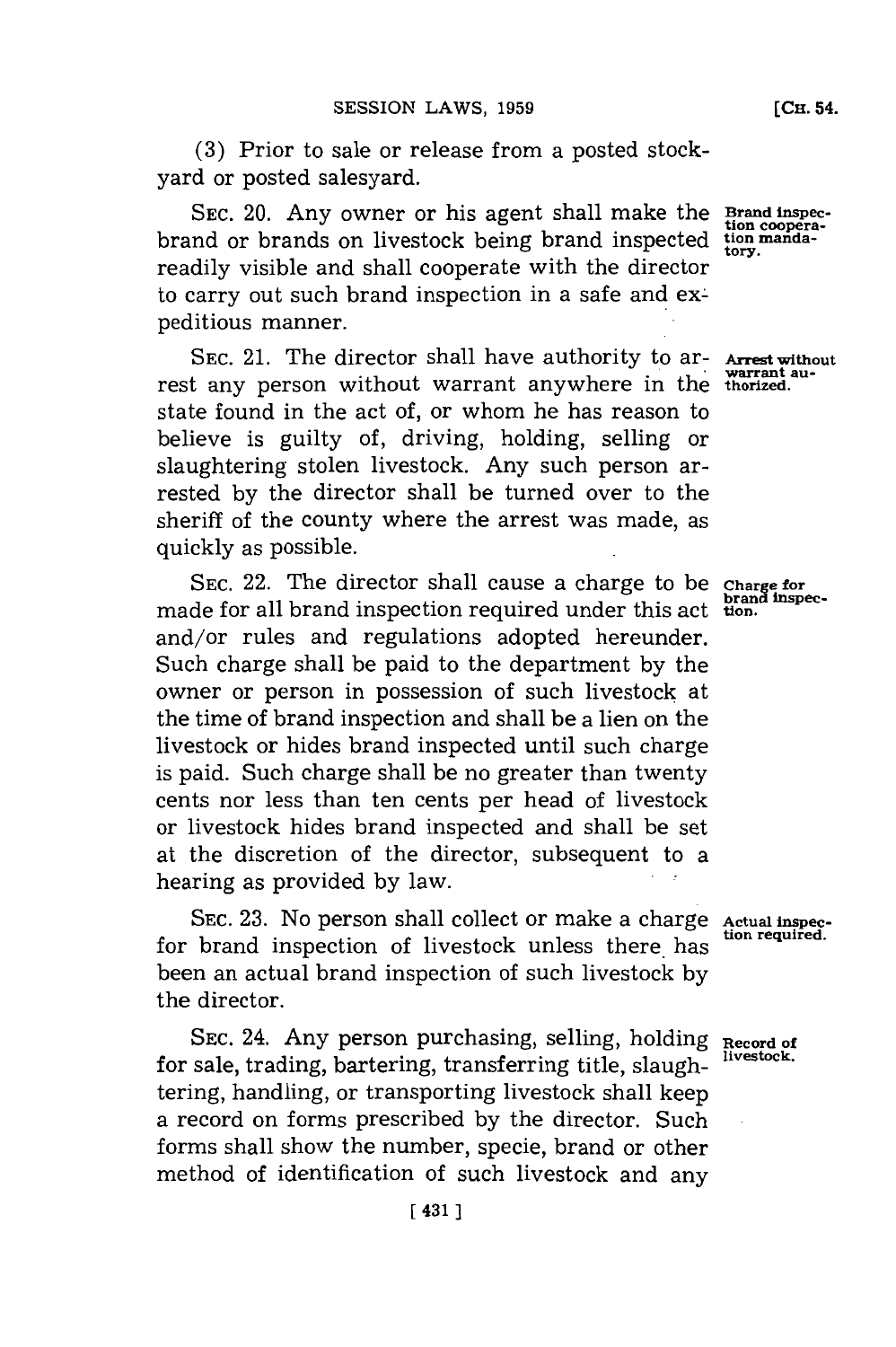other necessary information required **by** the director. Such records shall be made in triplicate; the original shall be forwarded to the director forthwith, one copy shall accompany the livestock to its destination and one copy shall be kept **by** the person handling the transaction for a period of at least twelve months following the transaction and shall be subject to inspection at any time **by** the director or any peace officer or member of the state patrol: *Provided,* That in the following instances only, livestock may be moved or transported within this state without being accompanied **by** a certificate of permit or an official brand inspection certificate or bill of sale:

**(1)** When such livestock is moved or transported upon lands under the exclusive control of the person moving or transporting such livestock;

(2) When such livestock is being moved or transported for temporary grazing or feeding purposes and has the registered brand of the person having or transporting such livestock, or accompanied **by** a certificate of permit.

bill of sale<br>required in

**Certificate or SEC. 25.** Every person who transports or moves **required in livestock** in this state shall have in his possession transporting. when transporting or moving such livestock, a certificate of permit or an official certificate of brand inspection or bill of sale. Such certificate or bill of sale shall be on a form prescribed **by** the director and shall contain the following information:

> **(1)** The name of the seller and purchaser or the name of the consignee and consignor.

(2) The brand or brands on such livestock.

**(3)** The number and any other method of identifying such livestock.

**out-of-state**

**Certificate for** SEC. **26.** It shall be unlawful for any person to remove or cause to be removed or accept for removal from this state, any livestock which is not ac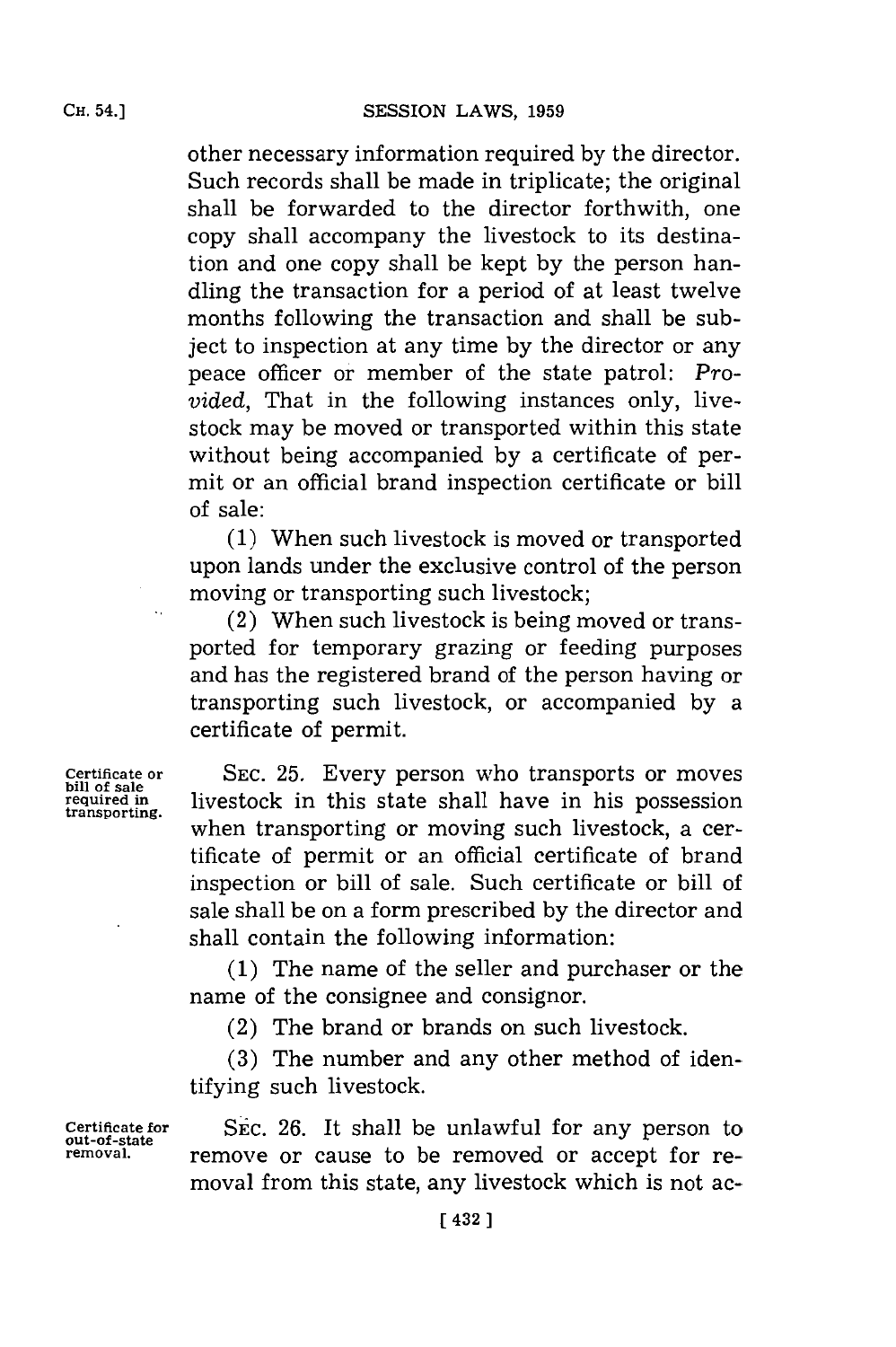companied at all times **by** an official brand inspection certificate issued **by** the director on such livestock.

SEC. 27. It shall be unlawful for any person mov- Cooperation in ing or transporting livestock in this state to refuse to **required.** assist the director or any peace officer in establishing the identity of such livestock being moved or transported.

**SEC. 28.** No person shall have in his possession **Authorized** any livestock marked with a recorded brand or when anothers tattoo of another person unless:

**(1)** Such livestock bears his own healed recorded brand, or

(2) Such livestock is accompanied **by** a certificate of permit from the owner of the recorded brand or tattoo, or

**(3)** Such livestock is accompanied **by** a brand inspection certificate, or

(4) Such livestock is accompanied **by** a bill of sale from the previous owner or other satisfactory proof of ownership.

**SEC. 29. All** unbranded cattle, horses, mules and **Estrays,** burros and those bearing brands not recorded which are not accompanied **by** a certificate of permit, and those bearing brands recorded which are not accompanied **by** a certificate of permit signed **by** the owner of the brand when presented for inspection, are hereby declared estrays, unless other satisfactory proof of ownership is presented showing the person presenting them to be lawfully in possession. Such estrays shall be sold **by** the director or his representative who shall give the purchaser a bill of sale therefor.

SEC. 30. The proceeds from the sale of such es- Estrays, distrays, after paying the cost thereof, shall be paid to **position of proceeds from sale of.** the director, who shall make a record showing the brand or marks or other method of identification of the animals and the amount realized from the sale

**sale** *of.*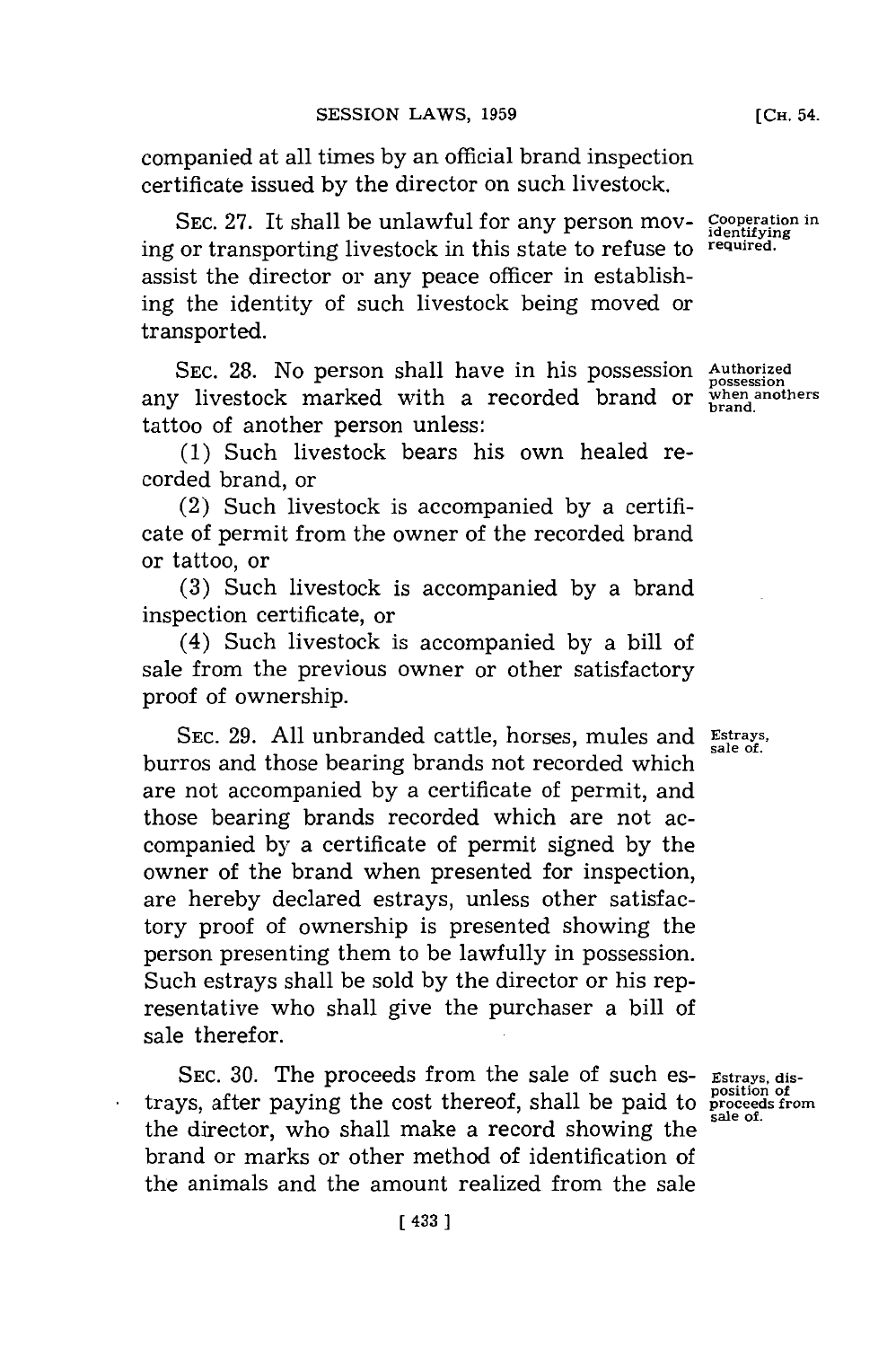CH. **54.]SESSION** LAWS, **1959**

thereof. However, the proceeds from a sale of estrays at a licensed public livestock market shall be held **by** the licensee for a reasonable period not to exceed thirty days to permit the consignor to establish ownership or the right to sell such livestock. If such consignor fails to establish legal ownership or the right to sell such livestock, such proceeds shall be paid to the director to be disposed of as any other estray proceeds.

**SEC. 31.** When a person has been notified **by** registered mail that animals bearing his recorded brand have been sold **by** the director, he shall present to the director a claim on the proceeds within ten days from the receipt of the notice or the director may decide that no claim exists.

**SEC. 32.** If, after the expiration of one year from the date of sale, the person presenting the animals for inspection has not provided the director with satisfactory proof of ownership, the proceeds from the sale shall be paid on the claim of the owner of the recorded brand. However, it shall be a gross misdemeanor for the owner of the recorded brand to knowingly accept such funds after he has sold, bartered or traded such animals to the claimant or any other person.

**SEC. 33. If,** after the expiration of one year from the date of sale, no claim is made, the money shall be credited to the department of agriculture to be expended in carrying out the provisions of this act.

**Reciprocal agreements authorized.**

**Disposition if no claim.**

> **SEC.** 34. The director shall have the authority to enter into reciprocal agreements with any or all states to prevent the theft, misappropriation or loss of identification of livestock. The director may declare any livestock which is shipped or moved into this state from such states estrays if such livestock is not accompanied **by** the proper official brand certificate or other such certificates required **by** the law

**claim on proceeds after notice of sale.**

**Payment on claim of brand owner-Fraud, gross misde- meanor.**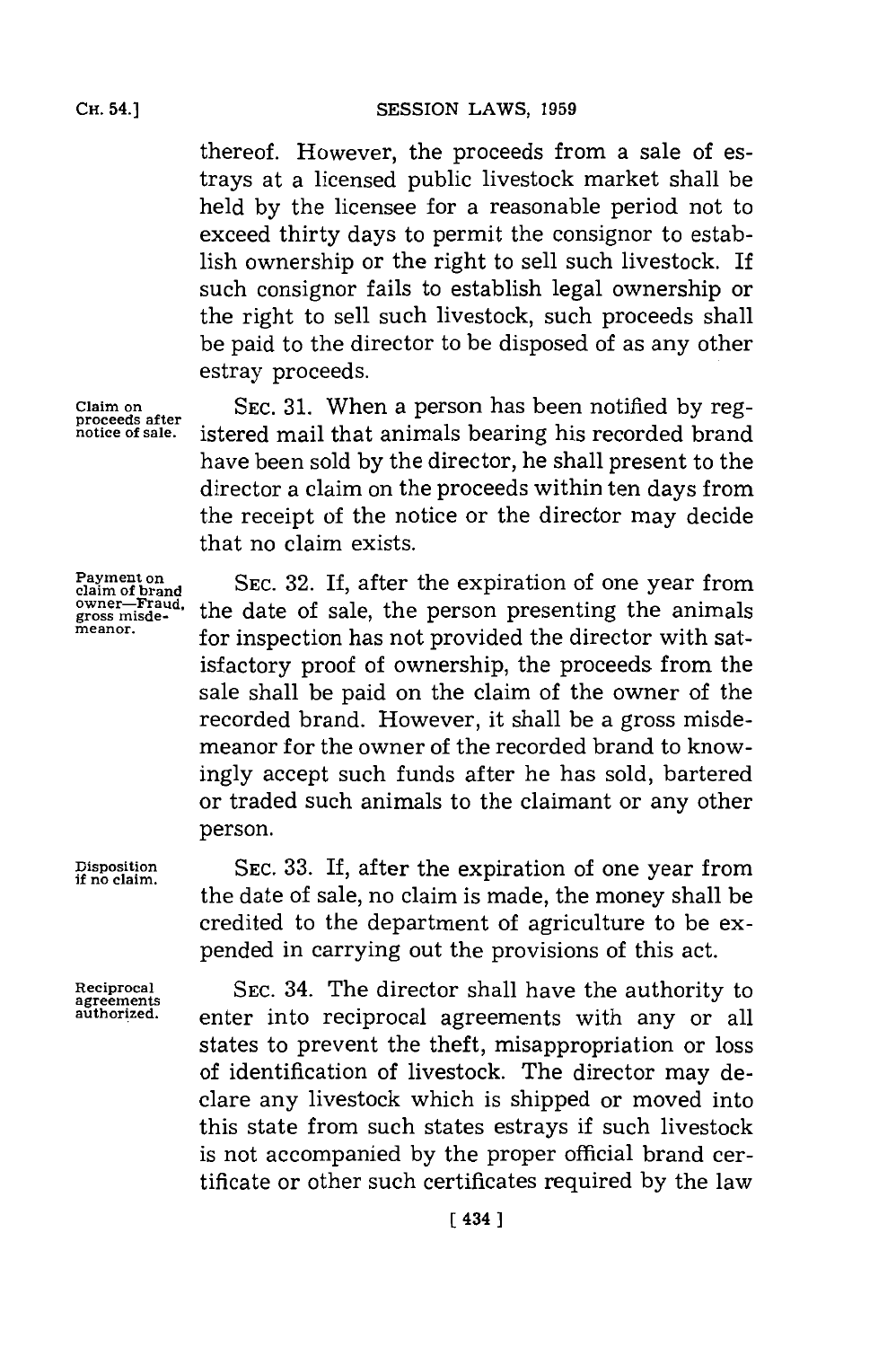of the state of origin of such livestock. The director may hold such livestock subject to all costs of holding or sell such livestock and send the funds, after the deduction of the cost of such sale, to the proper authority in the state of origin of such livestock.

SEC. 35. The director, but not his duly appointed Rules and regulations. representatives, may adopt such rules and/or regulations as are necessary to carry out the purposes of this act. It shall be the duty of the director to enforce and carry out the provisions of this act and/or **Enforcement.** rules and regulations adopted hereunder. No person shall interfere with the director when he is performing or carrying out duties imposed on him **by** this act and/or rules and regulations adopted hereunder.

**SEC. 36.** The violation of any provisions of this **Violation, misdemeanor.** act and/or rules and regulations adopted hereunder shall constitute a misdemeanor unless otherwise specified herein.

**SEC. 37. All** fees collected under the provisions **of Disposition of fees.** this act shall be retained and deposited **by** the director to be used only **for** the enforcement of this act.

**SEC. 38. If** any section or provision of this act **Severability.** shall be adjudged to be invalid or unconstitutional, such adjudication shall not affect the validity of the act as a whole, or any section, provision or part thereof, not adjudged invalid or unconstitutional.

**SEC. 39.** The following acts or parts of acts are **Repeal.** hereby repealed:

**(1)** Sections **2553** and 2554, Code of **1881** and RCW **16.48.060** and **16.48.070;**

(2) Sections **1,** 2, **3,** 4, **6, 7, 8, 9, 10** and **11,** chapter **156,** Laws of **1935,** section **5,** chapter **156,** Laws of **1935** as amended **by** section 2 chapter **98,** Laws of 1949 and sections **3** and 4, chapter **98,** Laws of 1949 and chapter **16.56** RCW;